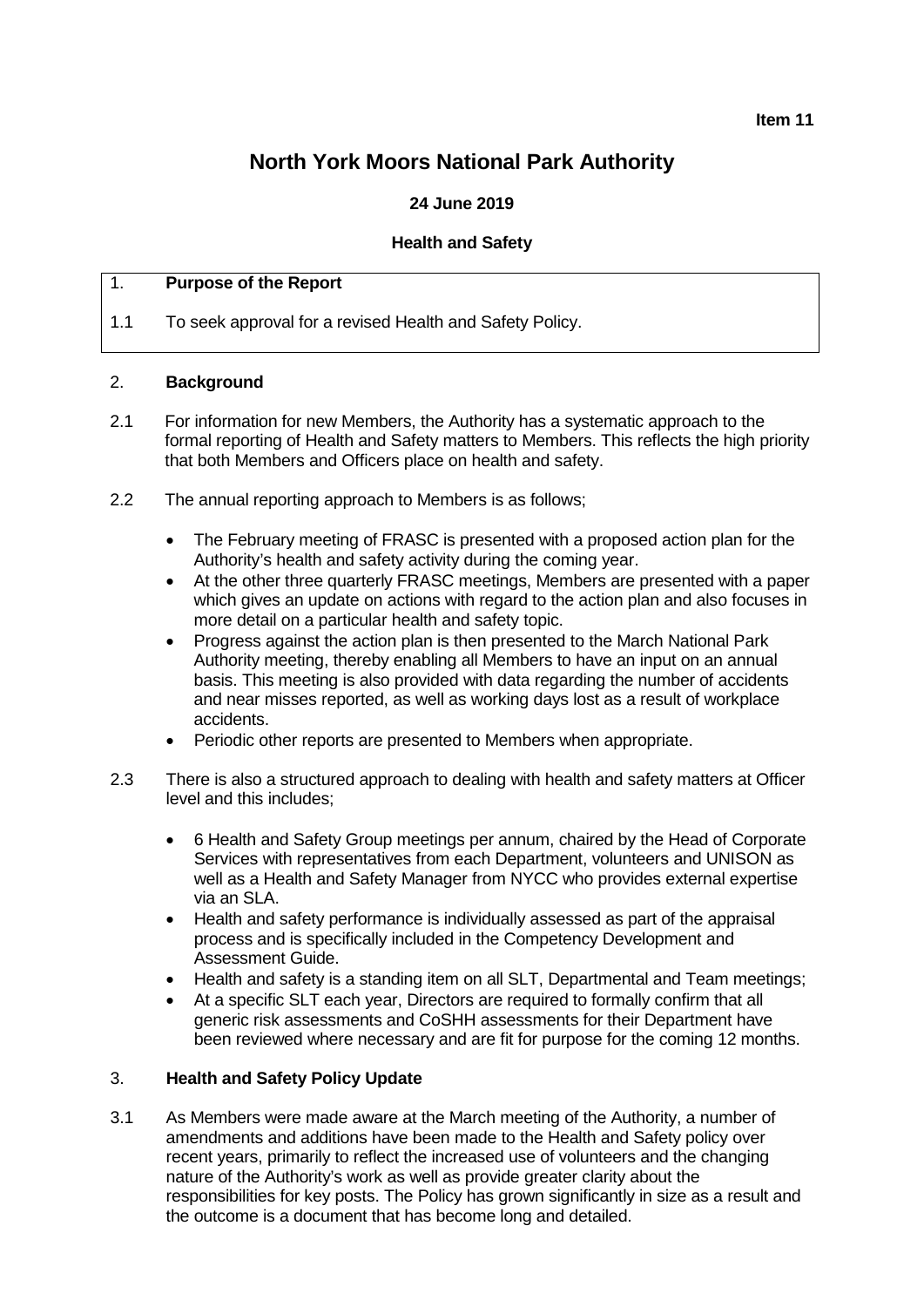- 3.2 Officers are keen to ensure that the Policy is both sufficiently detailed to adequately cover the Authority's obligations and succinct enough for it to be used and referred to regularly by staff. It is intended that the Policy is split into two parts, the first of which is relatively brief, detailing the Authority's broad health and safety policy principles and individual responsibility. This will be supported by a detailed operational appendix which will outline the personal responsibilities of key post holders. The Policy will be amended and presented to Members at least annually, but the operational appendix will be updated as and when required by Officers. The revised policy and operational appendix are attached to this report as **Appendix 1**.
- 3.3 Whenever the Health and Safety Policy is updated, staff are issued with the new version and required to sign documentation to say that they have read and understood the policy. This will be done again with the latest version.

## 4. **Volunteers**

- 4.1 Volunteers continue to be a key component of the Authority's workforce and the health and safety of the 500+ active volunteers needs to be managed carefully and proportionally. At the moment, all volunteers are issued with an abbreviated version of the Authority's policy which covers the following areas;
	- The Authority's responsibility:
	- Personal responsibility of all volunteers;
	- Specific responsibility of Task Day Leaders;
	- Training
	- Personal Protective Equipment;
	- Risk Assessments; and
	- Accident recording and reporting.

The wording used is the same as in the full Health and Safety Policy.

- 4.2 Health and Safety matters are covered in the Volunteer Welcome pack and Volunteers have to sign off their role profile (including an acknowledgement that they have read and understood health and safety documentation) before they can start volunteering. For practical volunteers, this induction process is supplemented each time they volunteer with a safety briefing by the Task Day Leader.
- 4.3 It is Officers' view that this approach of 'signing off' a document coupled with regular safety briefings is a robust way of managing volunteer health and safety and one which would stand up to external scrutiny in the event of a serious incident. The current abbreviated version for volunteers will superseded by the revised policy in **Appendix 1**, reissued and signed off by volunteers.

## 5. **Contractors**

5.1 The Authority uses contractors throughout the year for a very wide variety of tasks, both office based and in the field. It is recognised that, via the Health and Safety at Work Act and subsequent legislation, the Authority has obligations to ensure that contractors are working safely. The Health and Safety Policy applies specifically to staff, volunteers and members and it does reference the obligations that those staff who engage contractors have towards them.

## 5. **Financial and Staffing Implications**

5.1 There are no significant additional financial or staff issues related to the contents of this report. Budgetary provision is sufficient to pay for all appropriate Health and Safety training and personal protective equipment.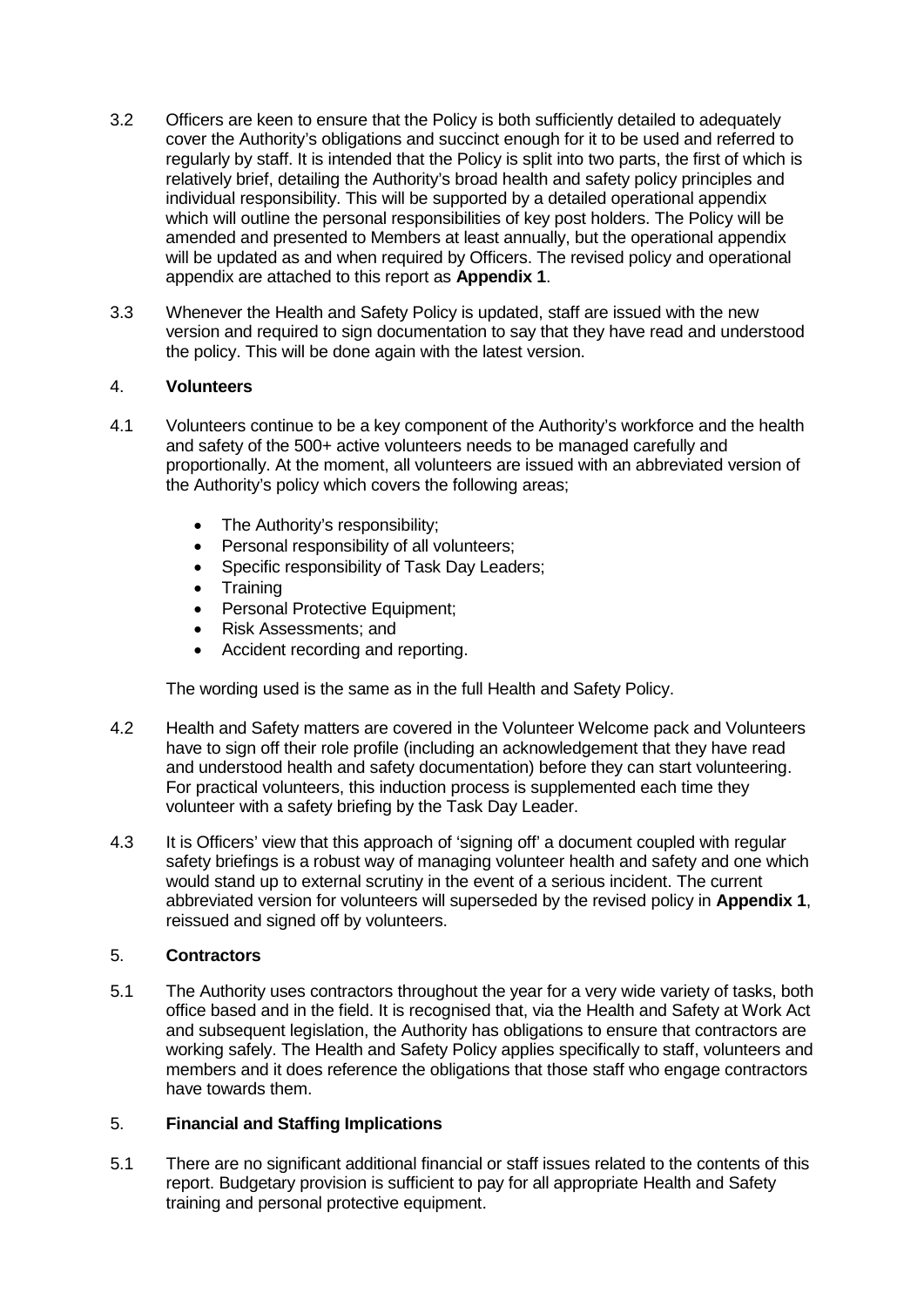## 6. **Recommendation**

- 6.1 That Members;
	- Suggest any changes that they feel appropriate and then approve the Health and Safety Policy (and Appendix) attached as **Appendix 1**; and
	- Instruct Officers to issue the revised policy to staff and volunteers, ensuring that each individual signs to say that they have read and understood the document.

Contact Officer: Ian Nicholls Head of Corporate Services 01439 772700

## **Background documents to this report**

NPA Reports, December 2013, 2014, 2015, 2016, 2017, 2018 FRASC Reports 2012, 2014, 2015, 2016, 2017, 2018, 2019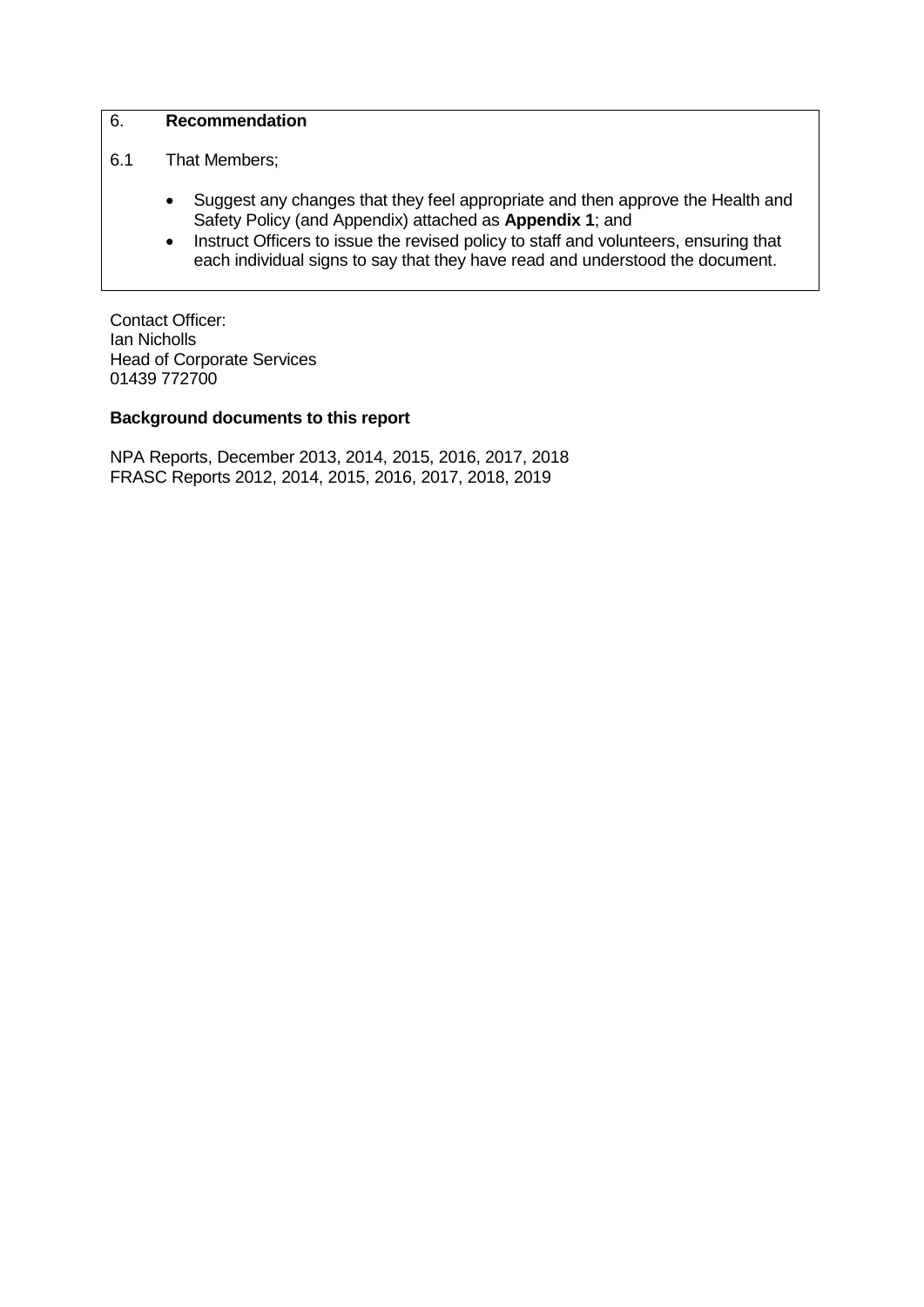

# **North York Moors National Park Authority Health and Safety Policy**

## 1. **Introduction**

We both recognise that working safely and good health and safety management are key parts of the Authority delivering high quality services in the North York Moors. All people who work for the Authority (Members, volunteers and paid staff) must confirm that they have read and understood our health and safety policy.

While it is very important and a legal requirement to have a written health and safety policy, its success depends upon the active involvement of everybody. **For the purposes of this policy, the term 'staff' refers to paid staff and volunteers, unless there are specific arrangements for either group.**

As well as the health and safety policy, you should also be aware of any specific health and safety requirements that apply to your jobs. You should report any potential hazards in the premises, work methods or equipment to either your line manager, Director or Head of Corporate Services. We can assure that all health and safety issues will be taken very seriously.

This document is available on every notice board, the Intranet, included in new starter induction packs, and should be given to and brought to the attention of everybody who works for the Authority.

Signed: **Date June 2019** 

Jim Bailey Chairman

Andy Wilson Chief Executive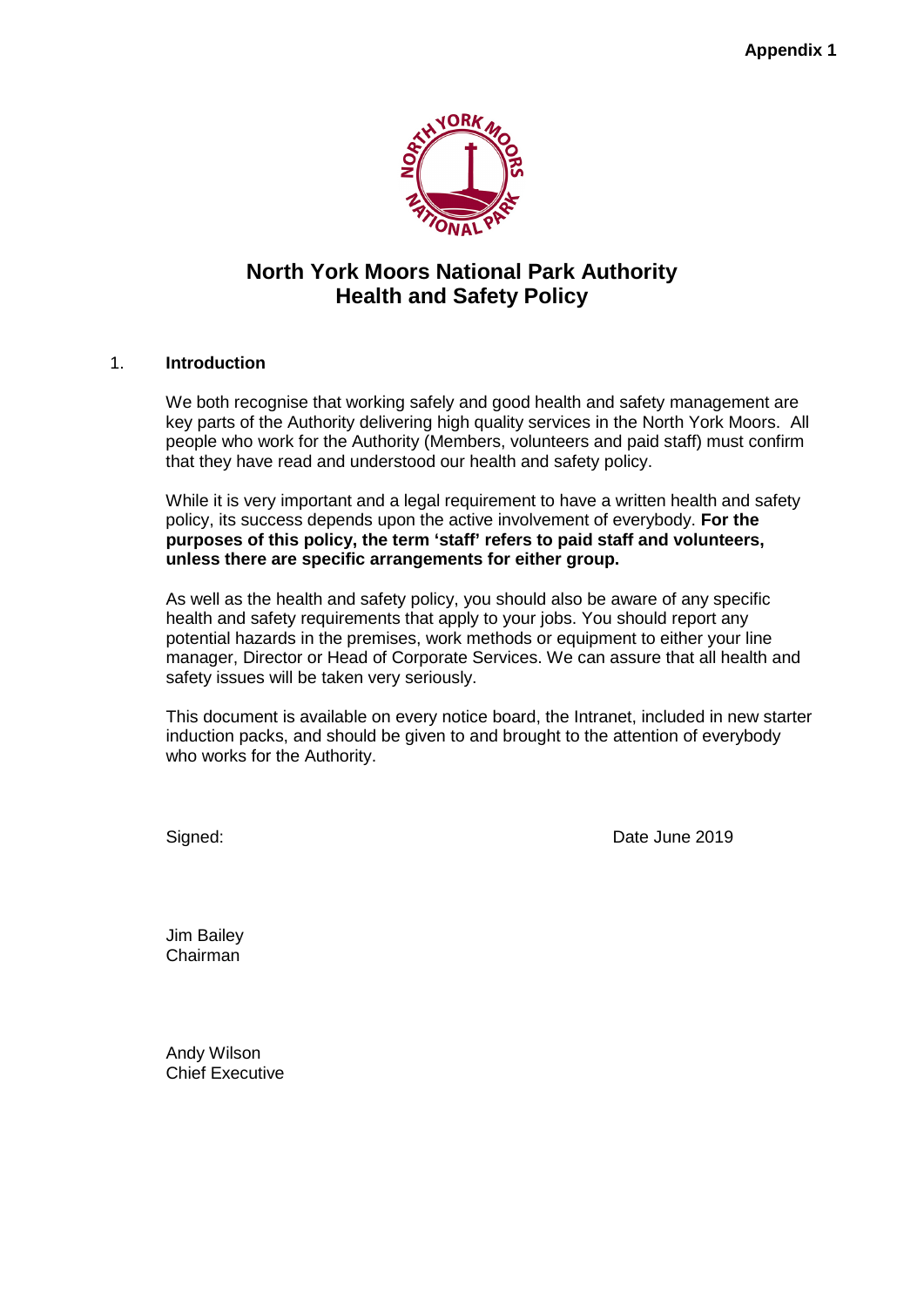# 2. **General Policy Statement**

- 2.1 The Authority is committed to providing a healthy and safe working environment for all of its staff, and in ensuring that their work does not adversely affect the health and safety of others such as visitors, those using our services and contractors..
- 2.2 In order to achieve this, the Authority will take reasonable steps to:
	- provide adequate control of the health and safety risks arising from its work activities;
	- consult with staff on matters affecting their health and safety;
	- provide and maintain safe buildings, plant, vehicles and equipment;
	- ensure the safe handling and use of substances;
	- provide information, instruction and supervision for all staff;
	- ensure all staff are competent to do their tasks, have adequate training and personal protective equipment (PPE);
	- prevent accidents and cases of work related ill health;
	- maintain safe and healthy working conditions; and
	- review and revise this policy at regular intervals.

# 3. **Responsibilities for Health and Safety**

3.1 All staff have general responsibility to work in a healthy and safe way. The Authority's general view is to be consultative and to seek a joint approach to health and safety with staff. Failing to comply with this policy, however, potentially poses a risk to the health and safety of staff and third parties. Anybody who does not comply with their personal responsibilities may be subject to further action. Specific responsibilities for named job roles are detailed in the Appendix to this Policy.

## 3.2 **All staff have responsibility for the health and safety policy by:**

- being familiar with and following this health and safety policy statement;
- taking reasonable care for the safety of themselves (including following the Lone Working Policy), their work colleagues and the public;
- working with the Authority regarding any legal health and safety duties;
- using the correct equipment for a task and following the operating instructions;
- ensuring tools, equipment and materials are safe and fit for purpose; and reporting any defects to their line manager immediately;
- wearing the PPE issued for specific tasks/for use with certain equipment;
- following appropriate risk assessments and any CoSHH (Control of Substances Hazardous to Health) information relating to day to day duties;
- reporting accidents involving injury, damage or loss and 'near misses' with the potential to cause any of these;
- reporting any issues which could represent a danger to health and safety:

#### 3.3 **Members of the National Park Authority** have responsibility to ensure that;

- the Health and Safety Policy is fit for purpose, identifies roles and responsibilities, and defines how health and safety is managed, communicated to all and periodically reviewed;
- they receive regular reports on health and safety performance;
- appropriate training is in place and funds made available for it;
- the Authority has access to competent health and safety professionals;
- risk is managed sensibly by reducing the most serious and common risks and taking a balanced view between the benefit and risk of activities; and
- health and safety is considered in decision making and by setting a good example themselves.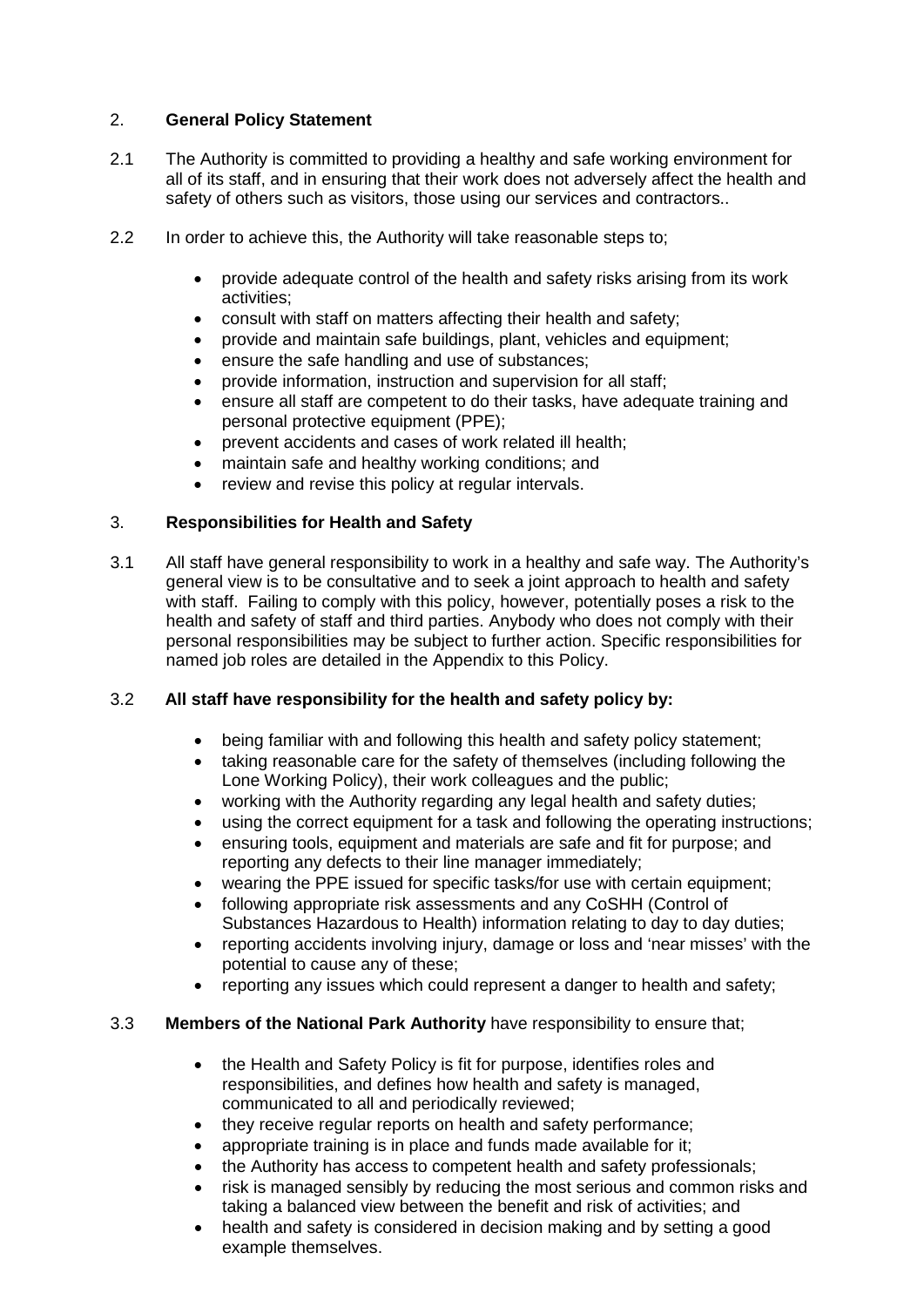# **4 Arrangements for Health and Safety in the Authority**

# 4.1 **Communication/Consultation with staff**

- There is a health and safety area on the Intranet where all policies and generic risk assessments are kept. Line managers must ensure that staff without easy access to the Intranet are provided with updated documents at least annually. More time critical information is communicated via the Staff Bulletin and Volunteer newsletter as needed;
- noticeboards with health and safety information are located in the HQ buildings, Sawmill Lane Depot, Castleton Depot, Lealholm Depot, The Moors National Park Centre and Sutton Bank National Park Centre;
- policy and procedural arrangements are discussed through the Health and Safety Group and the Senior Leadership Team (SLT) meetings.
- Members are updated five times per year via formal reports to agree annual health and safety plans and review performance/progress.
- the Volunteering Team communicate broad health and safety issues to volunteers via My Volunteering and Involved. Line managers keep volunteers up to date about health and safety issues/risk assessments relevant to their role and task day leaders keep volunteers informed about local conditions;
- the Authority cooperates fully with staff and their UNISON representatives in implementing safety issues through the staff Joint Consultative Forum;
- the Health and Safety Group meet every 2 months. Each Department has at least one representative and volunteers are represented by one of their number. This group discusses and makes recommendations on all matters regarding health and safety, including reviewing accidents and near misses.
- discussion of Health and Safety matters is a standing item on all SLT, Departmental and Team meetings;

# 4.3 **Training**

- The Authority is very positive about providing a good level of health and safety training. The induction programme outlines training that is mandatory for all staff, but job specific training will be provided as well where:
	- equipment, vehicles or tools require a level of skill and/or competency in order to be used safely. These training requirements will be detailed in the risk assessment or (where applicable) the associated work instruction.
	- the need has been identified either by the line manager, via the appraisal or risk assessment process;
	- refresher training is required in accordance with the specifically agreed time periods for health and safety training.
- Should an urgent requirement for health and safety training arise then the matter should be raised immediately via the relevant Director to resolve promptly.
- It is the responsibility of the line manager to ensure that staff (including new starters) are qualified and competent to use all equipment, tools and vehicles associated with their jobs and that refresher periods are complied with.

# 4.4 **Personal Protective Equipment (PPE)**

- Line Managers, Task Day Leaders and individuals are responsible for ensuring that mandatory PPE is worn when appropriate;
- Failure to wear mandatory PPE as detailed in risk assessments will be treated as a serious issue and further action will be taken;
- PPE will be replaced as soon as it becomes unfit for use or by its 'use by' date. Directors are responsible for ensuring that PPE is replaced in a timely fashion.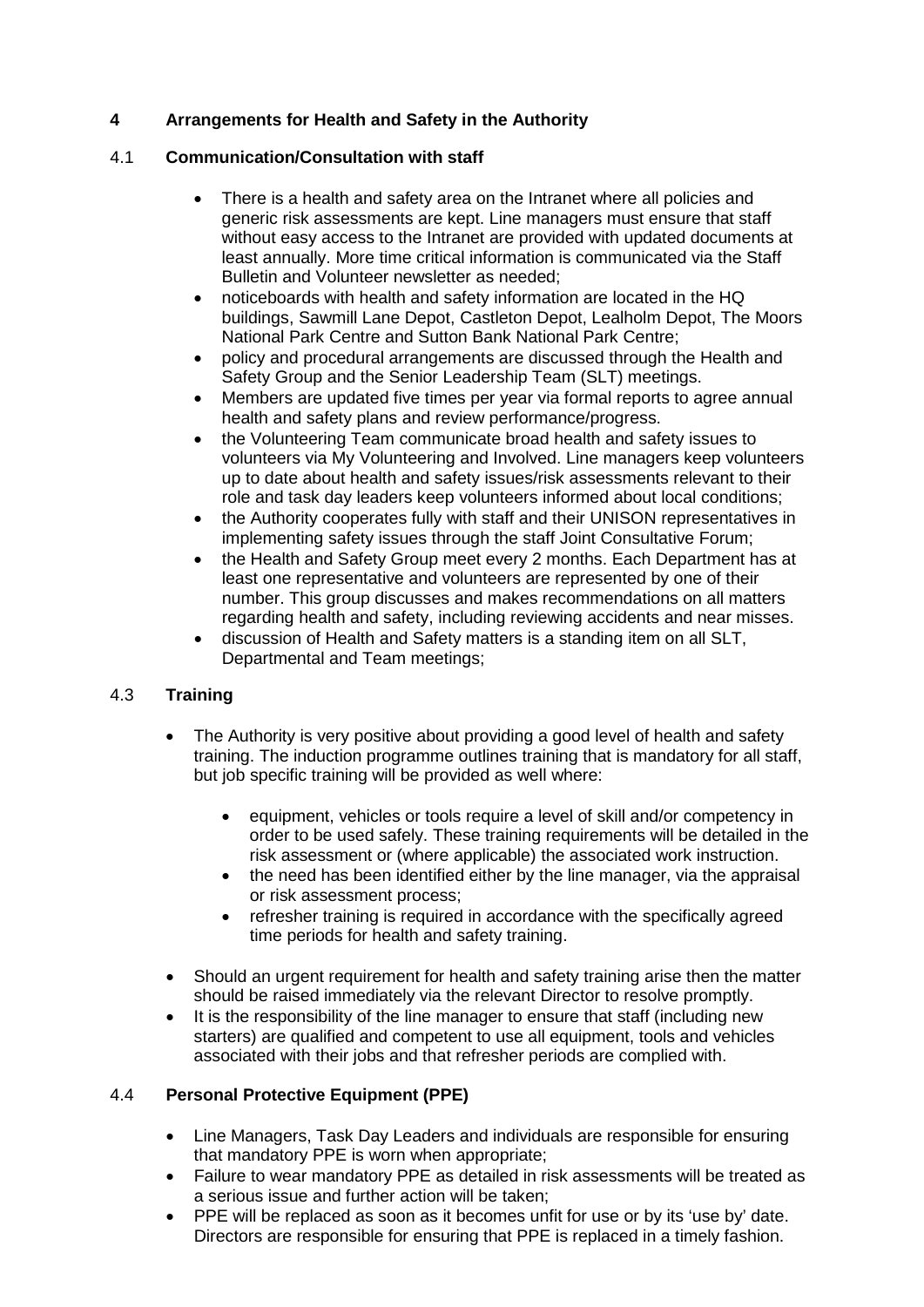## 4.5 **Risk Assessments**

- Each Department is responsible for fully risk assessing its own activities. Generic risk assessments are available to staff at all times and it is important that they are fully aware of the contents **before** they undertake a specific activity. A new activity must not be undertaken until it has been risk assessed.
- Generic risk assessments are often sufficient, but a site specific risk assessment is needed whenever a significant hazard or risk is identified beyond those covered in the generic risk assessment (e.g. work site on a steep slope or adjacent to water). It is the responsibility of the staff member who is leading the task to ensure that a site specific risk assessment is prepared if necessary.
- Work activities take place in environments which can change quickly (the weather is a typical example, but there are many others). A dynamic risk assessment should be undertaken before any task starts and monitored throughout the task.
- Risk assessments are reviewed on a cyclical basis (no less than every 3 years). The reviews may be undertaken by Heads of Service depending upon the Departmental structure, but Directors are responsible for ensuring that it happens.

# 4.6 **Accident Recording, Reporting and Investigating Procedures**

- The "Reporting of Injuries, Disease and Dangerous Occurrences" (RIDDOR) regulations <http://www.hse.gov.uk/RIDDOR/> , require some injuries, specified dangerous occurrences and diseases to be reported to the HSE. If such an incident occurs, the Head of Corporate Services should be contacted as soon as possible and;
	- the Director responsible for the place of work where the incident occurred, should inspect and isolate the scene, quarantine any equipment/machinery involved and ensure that evidence is not disturbed or removed;
	- The Director in consultation with the Head of Corporate Services will carry out a formal investigation and complete an accident/incident report;
	- Further action will be initiated by the Head of Corporate Services depending on the circumstances.
- Accident and 'Near Miss' Books are kept at each workplace (including vehicles where these are allocated to specific individuals or groups), so that all accidents or incidents involving potential injury can be recorded. Details about a reported accident/incident should be recorded and sent to the Head of Corporate Services including;
	- date/time/place of accident or dangerous occurrence;
	- name, of person injured and nature of injuries;
	- a brief description of circumstances; and
	- names/contact details of any witnesses;

# 4.7 **Health and Safety Advice**

The Authority has a Service Level Agreement (currently with North Yorkshire County Council) to ensure that there is easy access to expert health and safety advice.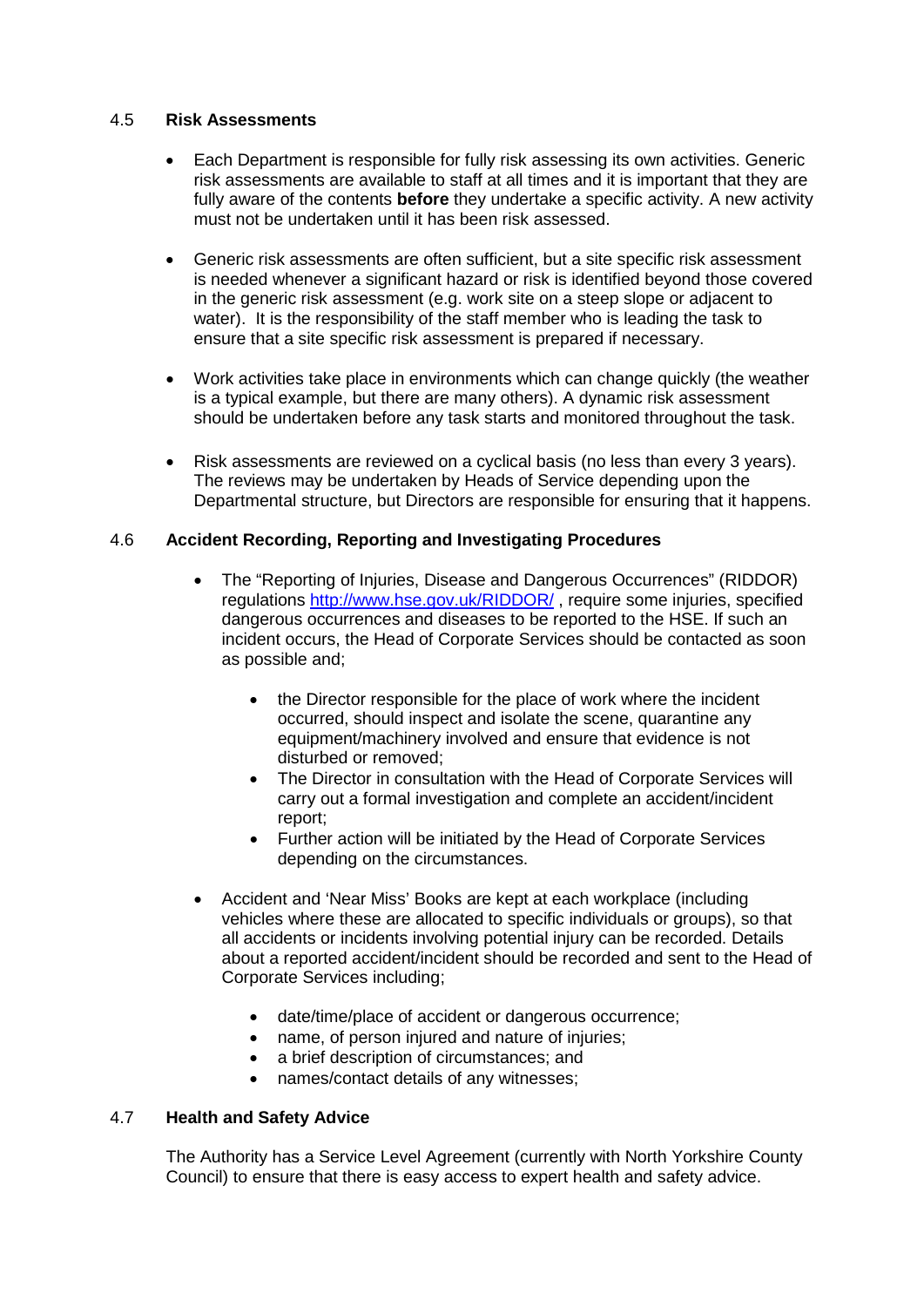# **North York Moors National Park Authority**

# **Key Health and Safety Personnel (June 2019)**

| 1.  | Chief Executive (National Park Officer)                                                         | Andy Wilson                                                              |
|-----|-------------------------------------------------------------------------------------------------|--------------------------------------------------------------------------|
| 2.  | <b>Head of Corporate Services</b>                                                               | Ian Nicholls                                                             |
| 2.  | <b>Director of Park Services</b>                                                                | Michael Graham                                                           |
| 3.  | Head of Recreation and Ranger Service                                                           | Debbie Trafford                                                          |
| 5.  | <b>Head of Volunteering</b>                                                                     | Joan Childs                                                              |
| 4.  | Senior Ranger (North)<br>Senior Ranger (South)<br>Senior Ranger (West)<br>Senior Ranger (Coast) | Naomi Green<br>David Smith<br>Simon Bassindale<br><b>Bernie McLinden</b> |
| 6.  | Head of Marketing and Communications                                                            | <b>Catriona McLees</b>                                                   |
| 7.  | Head of Education and Youth Engagement                                                          | <b>Heather McNiff</b>                                                    |
| 8.  | Director of Planning                                                                            | <b>Chris France</b>                                                      |
| 9.  | Director of Conservation and Polyhalite Projects                                                | <b>Briony Fox</b>                                                        |
| 10. | Health and Safety Risk Manager (NYCC)                                                           | Dominic Passman*                                                         |
|     |                                                                                                 |                                                                          |

\*Service level agreement provider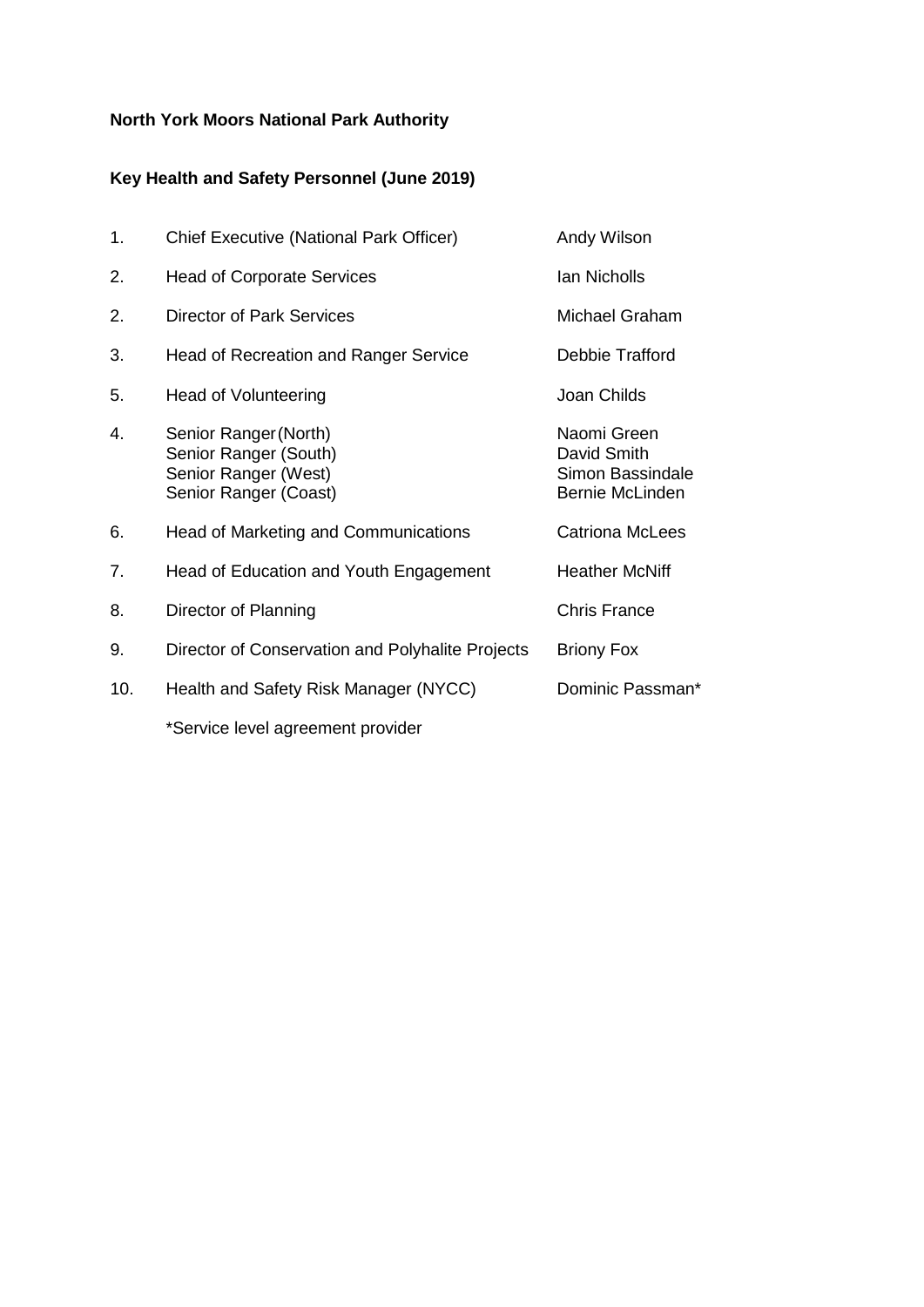# **1. Specific responsibilities for named job roles**

The following staff have specific responsibilities;

- 1.1 **The Chief Executive** is accountable to the Authority for health and safety and will:
	- apply and support the Authority's policy for a safe and healthy work place and working environment for all of its staff;
	- advise the Authority of priorities for health and safety, particularly through the allocation of resources;
	- assign particular duties and responsibilities to designated staff to ensure that:
		- the Authority's statutory health and safety responsibilities are carried out;
		- staff receive appropriate training and instruction;
		- safe working procedures are adopted at all times;
		- vehicles and equipment are maintained and safe to use.

# 1.2 **Head of Corporate Services** is responsible to the Chief Executive for:

- Acting on the Chief Executive's behalf on issues regarding health and safety,
- co-ordinating the Authority's organisation and arrangements for health and safety, including ensuring that this Policy is updated/reissued regularly and that all Risk Assessment and CoSHH assessments are signed off by Directors annually;
- organising meetings of the Health and Safety Group every 2 months;
- issuing instructions, information and guidance to assist the implementation of the Authority's Health and Safety policy.
- ensuring that statutory documents and forms are available and that necessary reports and records are completed and maintained,
- operating the accident/near miss reporting procedure,
- organising Health and Safety related training for staff ,
- reporting to Members at each FRASC and annually to the NPA on health and safety matters.
- supervision of health and safety arrangements, specifically including fire and security precautions in the premises and grounds of the Authority headquarters in Helmsley, ensuring that the Pool vehicles are:
	- serviced, maintained, tested and used correctly;
	- defects are reported and promptly resolved;
	- repaired promptly by authorised agents when damage or defects occur;
- ensuring that the Authority has a service level agreement with another body (currently NYCC) to ensure that there is easy access to higher level health and safety expertise.
- 1.3 **Directors** are responsible to the Chief Executive for:
	- Managing their staff and buildings/land ensuring that:
		- the instructions given in the Health and Safety and Lone Working policies are followed by all staff;
		- documented risk assessments (including CoSHH assessments) are undertaken where required;
		- safe working procedures are adopted at all times;
		- unnecessary risks to staff and others, including visiting members of the public, are avoided;.
		- Health and Safety is a standard item on all Departmental/Team Leader meeting agendas and includes discussion on – accidents/near misses,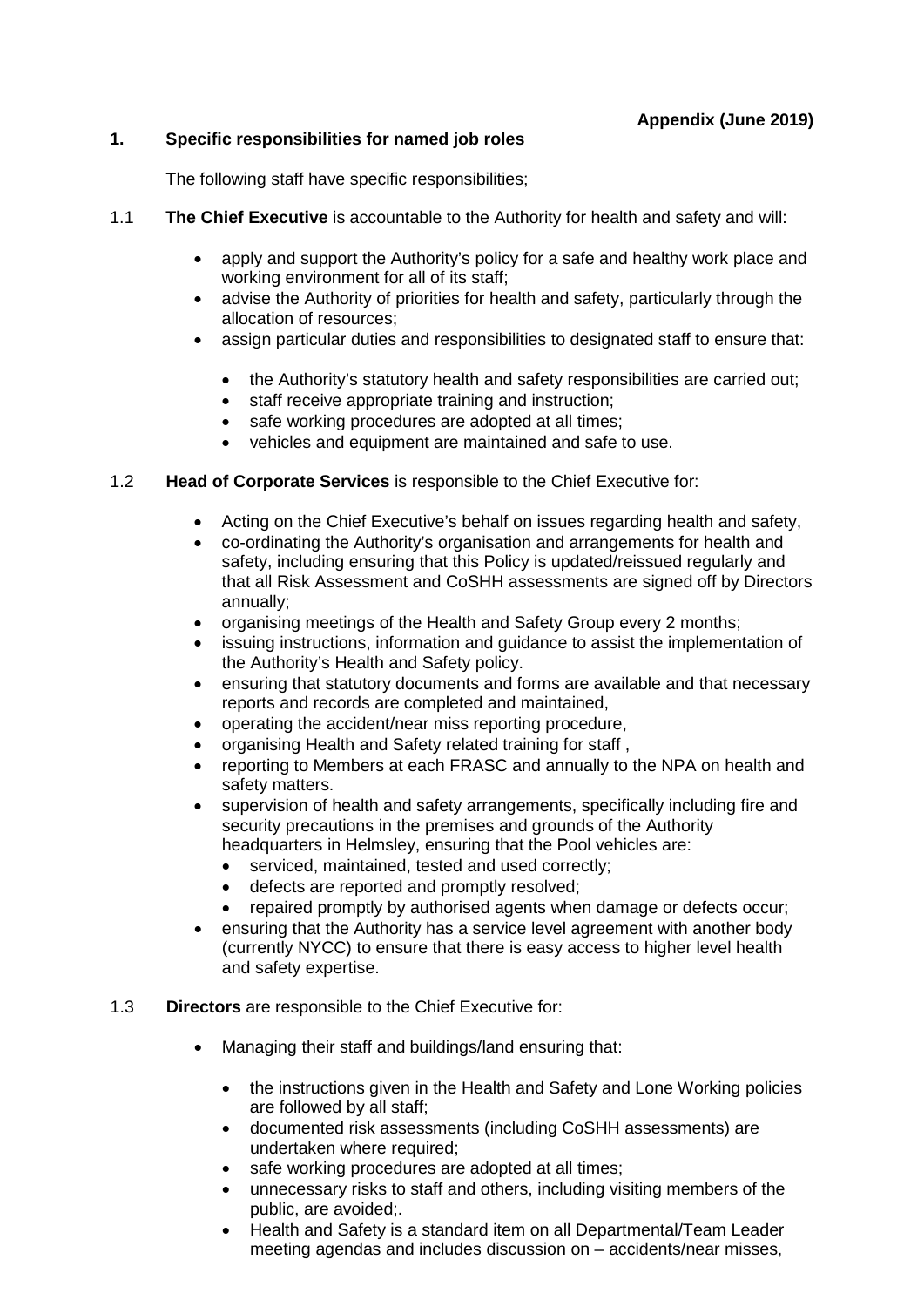reports on spot checks made to ensure safe working practices, confirmation that risk assessments are being followed by staff and contractors, and updates on the potential risks to Lone Working staff;

- sufficient and clear instructions appropriate to the particular task are given;
- materials and equipment including vehicles, plant and machinery are used correctly and safely.
- the Head of Corporate Services is informed of any health and safety matters which require investigation,
- adequate risk assessments are completed, and any other statutory requirements are complied with and recorded prior to any activity commencing on the Authority's behalf by staff or contractors.
- spot checks are undertaken (in addition to those required of managers properly carrying out their duties) to ensure that the safety policies and procedures within their departments are properly adhered to.
- on those occasions when individuals from two or more Departments are required to work together on a joint task. In all such cases the Director who sponsors the task must establish who is to be responsible for safety supervision at the site of the joint task before the work begins.

#### 1.4 **Head of Recreation and Ranger Service** is responsible to the Director of Park Services for:

- supervision of health and safety arrangements at Sawmill Lane Offices and depot, Castleton depot, Lealholm depot and mobile display units, including any necessary fire and safety precautions;
- supervision of health and safety arrangements at the Authority's public car parks and toilets.
- ensuring, that materials and any vehicles, plant, equipment and machinery hired or obtained and directly controlled in connection with the Ranger Service's work, are serviceable, correctly guarded, equipped as necessary with safety devices and are properly used with due regard to the safety of staff and the public; and that staff have the necessary skills and training to use them correctly, to carry out appropriate maintenance, and to identify any safety issues.
- ensuring that all work is properly and thoroughly planned in accordance with this policy, risk assessments, work instructions and any other relevant documentation and/or legislation.
- ensuring that Contractors either provide their own or are assisted in developing their own risk assessments prior to any activity commencing on the Authority's behalf;
- informing the Head of Corporate Services of any health and safety matters, including any need for staff training, which require further action;
- supervising Ranger Service staff ensuring that:
	- The instructions given in the Health and Safety and Lone Working policies are followed by all staff/volunteers;
	- ensuring that documented risk assessments (including CoSHH assessments) are undertaken where required;
	- safe working procedures are adopted at all times;
	- unnecessary risks to staff and others, including members of the public, are avoided;.
	- Health and Safety is a standard agenda item on all Ranger Service meeting agendas and includes discussion on accidents/near misses, reports on spot checks made to ensure safe working practices;
	- confirmation that risk assessments are being followed by staff and contractors, and updates given on potential risks to Lone Working staff;
	- Safeguarding training is carried out ;
	- regular spot checks on work activities are carried out.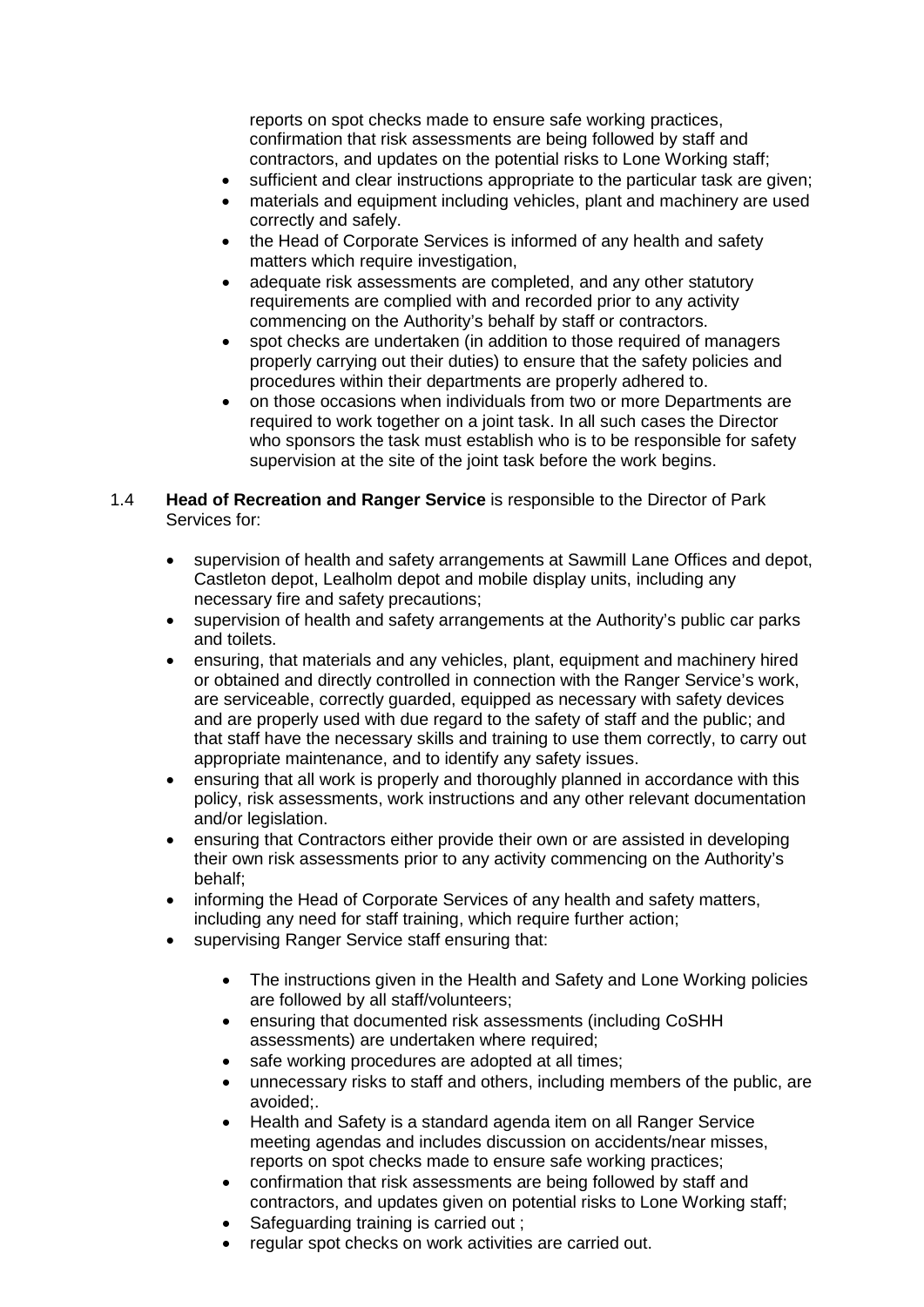# 1.5 **Head of Volunteering** is responsible to the Head of Corporate Services for:

- applying and supervising health and safety arrangements and issuing any necessary local instructions;
- setting up and maintaining systems which adequately manage the health and safety of all individual volunteers, groups of volunteers and associate groups (where the NPA is the direct instigator of the work task);
- ensuring that the agreed process for 'contracts' for Associate Volunteering groups is strictly adhered to;
- informing the Head of Corporate Services of any health and safety matters, including any need for safety training, which require further action;
- ensuring that staff who line manage volunteers are appropriately trained to do so, and understand their health and safety responsibilities;
- carrying out regular spot checks on work activities undertaken by volunteers;
- ensuring that the Volunteering Team's vehicles and equipment are:
	- Serviced, maintained, tested and used correctly and safely in accordance with the manufacturers' or other relevant operating instructions;
	- defects are reported, recorded and repaired promptly;
	- fitted with appropriate guards and any statutory safety devices as are necessary;
	- driven and/or operated only by authorised persons who are competent to do so, and who have received appropriate certificated training where applicable.
- 1.6 **Senior Rangers** are responsible to the Head of Recreation and Ranger Service for:
	- applying and supervising health and safety arrangements and issuing any necessary local instructions.
	- Managing health and safety arrangements at:
		- o Castleton Depot Bernie McLinden
		- o Sawmill Lane Offices and Depot David Smith
		- o Lealholm Depot Naomi Green
		- o Mobile Display units All Senior Rangers
	- informing the Head of Recreation and Ranger Service of any health and safety matters, including any need for safety training, which require further action;
	- ensuring that staff are adopting safe working practices in the tasks for which the Senior Ranger is responsible.
	- ensuring that Rangers' vehicles, mobile display units and equipment are:
		- serviced, maintained, tested and used in accordance with the manufacturers' or other relevant operating instructions;
		- defects are reported, recorded and repaired promptly;
		- fitted with appropriate guards and any safety devices as are necessary;
		- driven and/or operated only by authorised persons who are competent , and who have received appropriate training as specified in the risk assessment/work instruction.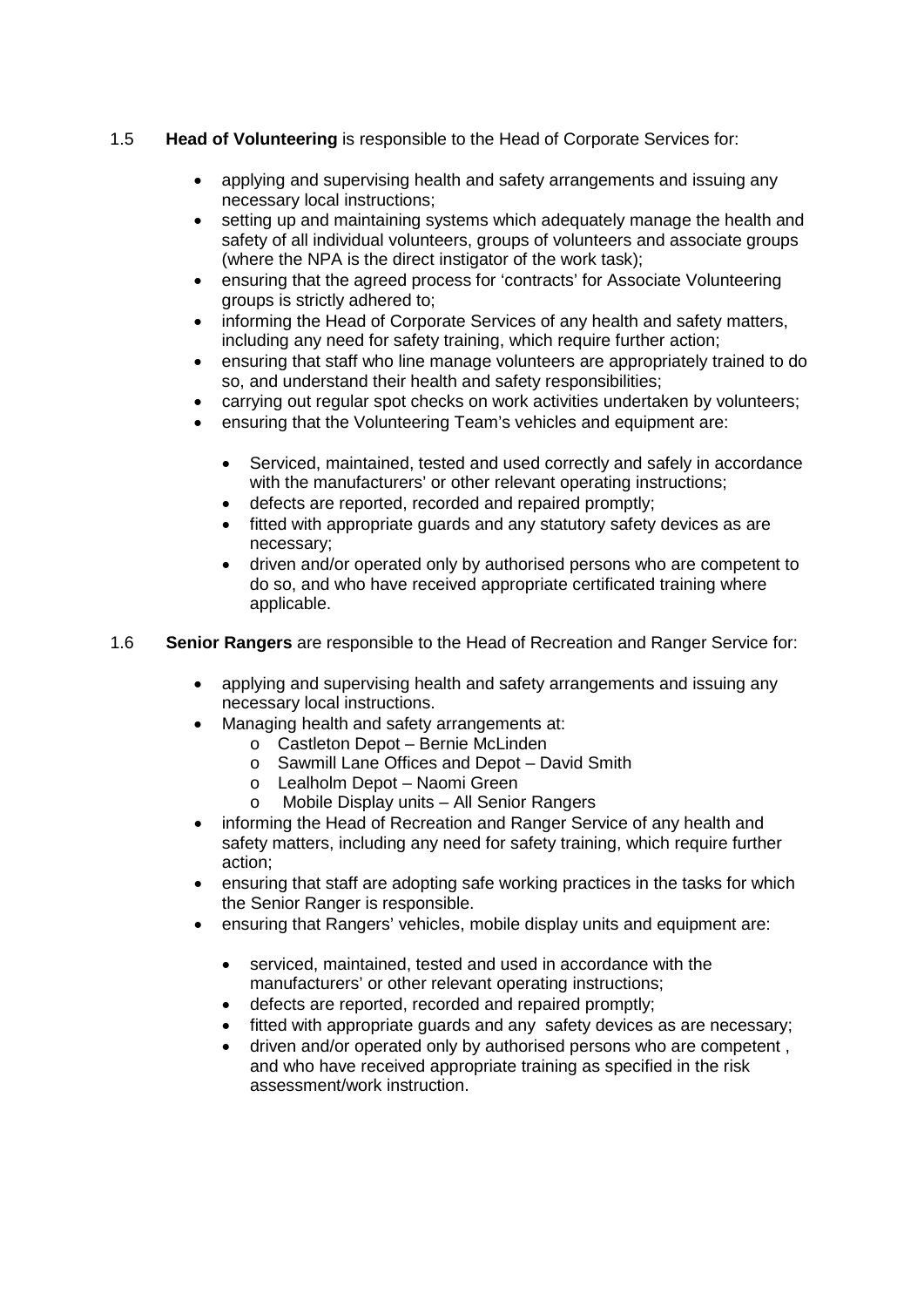- 1.7 **Head of Education and Youth Engagement** is responsible to the Director of Park Services for:
	- informing the Head of Corporate Services of any health and safety matters, including any need for staff training, which require further action;
	- ensuring that risk assessments are undertaken and regularly reviewed,
	- periodically reviewing the Authority's policies on child/vulnerable adult protection and advice taken from external experts;
	- Supervising Education and Youth Engagement staff to ensure that:
		- all instructions, information and guidance issued by the Head of Corporate Services are understood and are acted upon;
		- safe working procedures are adopted at all times and that all tasks are fully risk assessed prior to work being commenced;
		- issuing, sufficient and clear instructions to safeguard staff and other persons involved;
		- DBS checks on staff are undertaken in accordance with the Authority's Child Protection Policy.
- 1.8 **Head of Marketing and Communications** is responsible to the Director of Park Services for:
	- Applying and managing health and safety arrangements including fire and security precautions and issuing any local instructions for the Sutton Bank National Park Centre and The Moors National Park Centre (in consultation with the Head of Corporate Services),
	- informing the Head of Corporate Services of any health and safety matters, including any need for safety training, which require further action;
	- assigning duties and responsibilities to the Sutton Bank/Moors Centre Caretakers ensuring that:
		- All local instructions, information and guidance issued by the Head of Corporate Services are understood and acted upon;
		- safe working procedures are adopted at all times and that all tasks are fully risk assessed prior to work being commenced;
		- contractors either provide their own risk assessments prior to any activity commencing on the Authority's behalf;
		- all PPE that is considered necessary is provided and is properly used.
- 1.9 **Task Day Leaders (TDL)** can be paid staff or volunteers. TDLs are the individuals who are responsible on the day for the safe running of an on-site task. The posts which could assume the role of TDL include Maintenance Rangers and numerous posts in the Conservation Department such as Woodland, Archaeology, Rivers and externally funded project staff. This list isn't intended to be exhaustive. TDLs are responsible for:
	- the safety of any staff they supervise on a task;
	- following any generic risk assessments appropriate to the task;
	- carrying out site specific risk assessments, and a dynamic risk assessment throughout the day, taking appropriate action to ensure the safety of all participants if on site conditions change;
	- delivering an health and safety briefing at the start of any task that is appropriate to the task and those taking part;
	- wearing the PPE defined as being mandatory for the task in risk assessments
	- making sure that the staff who they are supervising follow risk assessments, wear mandatory PPE and use equipment and tools safely;